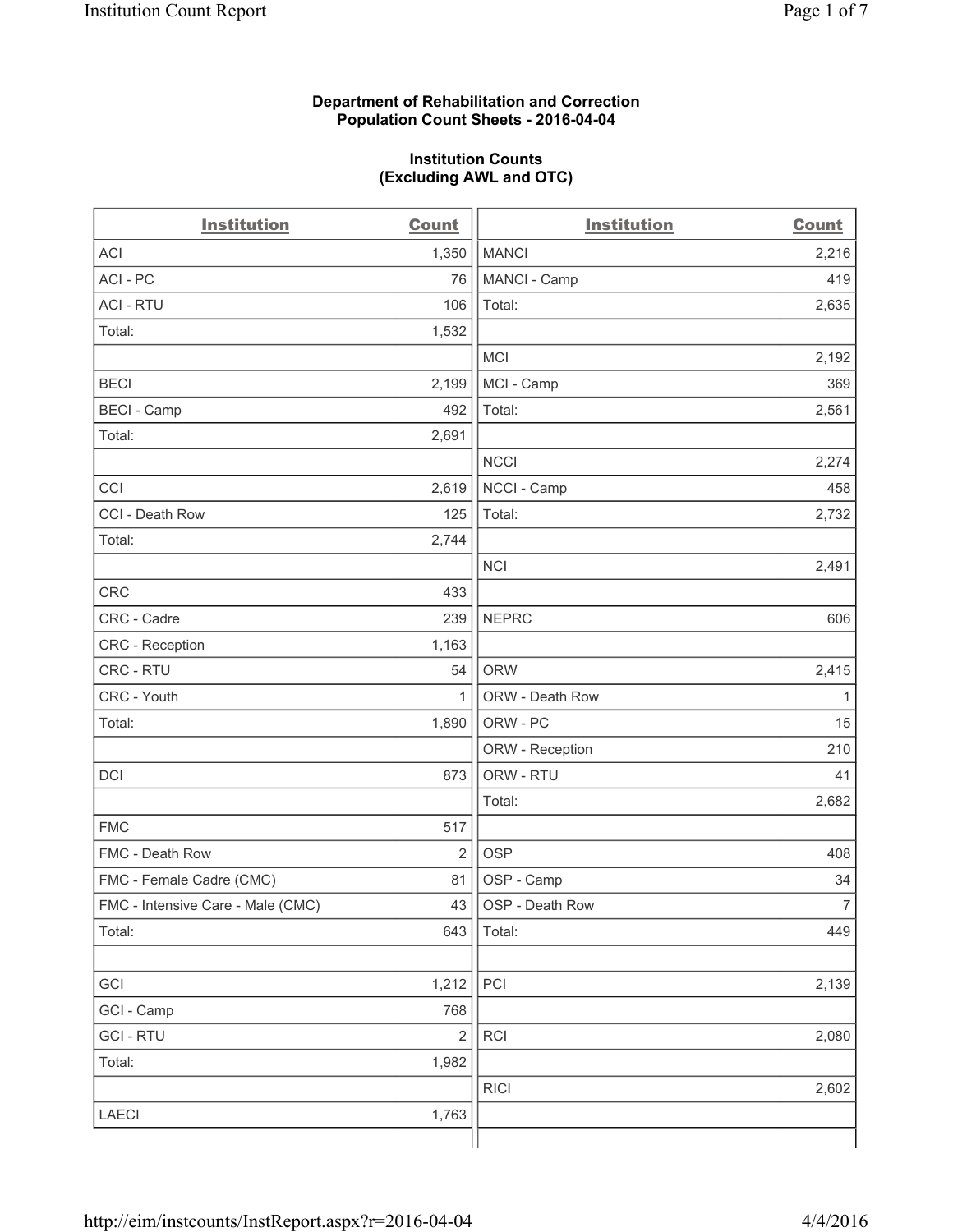|                          |       | SCI            |                          | 2,021  |
|--------------------------|-------|----------------|--------------------------|--------|
| LECI                     | 2,276 |                |                          |        |
| LECI - Camp              | 190   | SOCF           |                          | 1,157  |
| Total:                   | 2,466 | SOCF - RTU     |                          | 63     |
|                          |       | Total:         |                          | 1,220  |
| LOCI                     | 2,296 |                |                          |        |
|                          |       | <b>TCI</b>     |                          | 1,089  |
| LORCI                    | 202   | TCI - Camp     |                          | 447    |
| LORCI - Cadre            | 159   | Total:         |                          | 1,536  |
| <b>LORCI - Reception</b> | 1,156 |                |                          |        |
| Total:                   | 1,517 | <b>TOCI</b>    |                          | 996    |
|                          |       | TOCI - PC      |                          | 114    |
| <b>MACI</b>              | 844   | Total:         |                          | 1,110  |
| MACI - Minimum           | 1,336 |                |                          |        |
| Total:                   | 2,180 | <b>WCI</b>     |                          | 1,291  |
|                          |       | <b>WCI-RTU</b> |                          | 93     |
|                          |       | Total:         |                          | 1,384  |
|                          |       |                |                          |        |
|                          |       |                | <b>Total Population:</b> | 50,825 |

\* The Total Population includes 30 Offenders with Reason Codes 30 & 31. \*\* The Total Population includes 34 Offenders with Reason Code 0A.

# **Male Population by Security Level (Include AWL and Exclude OTC)**

| <b>Security Level</b>  |                   | <b>Body</b> | AWL | $(-OTC)$ | <b>Total</b> |
|------------------------|-------------------|-------------|-----|----------|--------------|
| Total Level 5          |                   | 101         | 5   | 5        | 101          |
| Total Level 4          |                   | 1,717       | 19  | 15       | 1,721        |
| Total Level 3          |                   | 12,082      | 165 | 133      | 12,114       |
| Total Level 2          |                   | 16,968      | 243 | 171      | 17,040       |
| Total Level 1          |                   | 15,486      | 187 | 103      | 15,570       |
| <b>Total Death Row</b> |                   | 136         | 2   | 2        | 136          |
|                        | <b>Total Male</b> | 46,490      | 621 | 429      | 46,682       |

# **Female Population by Institution (Include AWL and Exclude OTC)**

| <b>Institution</b>       | <b>Body</b> | <b>AWL</b> | $(-OTC)$ | <b>Total</b> |
|--------------------------|-------------|------------|----------|--------------|
| <b>DCI</b>               | 873         |            | ხ        | 875          |
| <b>FMC</b>               | 26          | 3          |          | 28           |
| FMC - Female Cadre (CMC) | 81          |            |          | 81           |
| <b>NEPRC</b>             | 606         |            | 10       | 613          |
| <b>ORW</b>               | 2,415       | 63         | 29       | 2,449        |
|                          |             |            |          |              |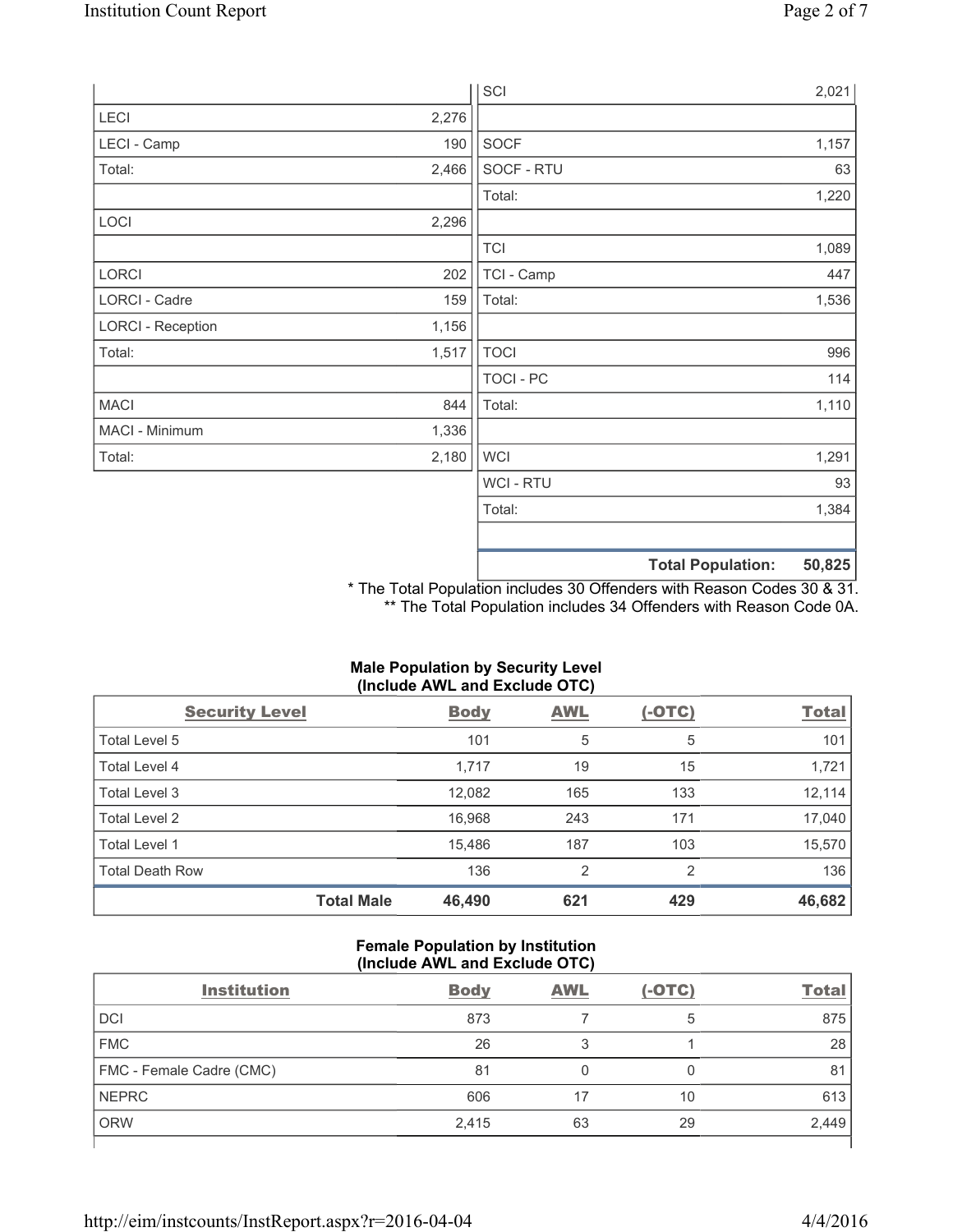| <b>ORW - Death Row</b> |                          |        | 0   |     |        |
|------------------------|--------------------------|--------|-----|-----|--------|
| ORW - PC               |                          | 15     | 0   |     | 15     |
| ORW - Reception        |                          | 210    |     |     | 210    |
| ORW - RTU              |                          | 41     | 0   |     | 41     |
|                        | <b>Total Female</b>      | 4,268  | 90  | 45  | 4,313  |
|                        |                          |        | 711 | 474 |        |
|                        | <b>Total Population:</b> | 50,758 |     |     | 50,995 |

## **Male Population by Institution: Security Level 5 (Include AWL and Exclude OTC)**

|            | <b>Institution</b>   | <b>Body</b> | <b>AWL</b> | $(-OTC)$ | <b>Total</b> |
|------------|----------------------|-------------|------------|----------|--------------|
| <b>OSP</b> |                      | 100         |            |          | 100          |
| SOCF - RTU |                      |             |            |          |              |
|            | <b>Total Level 5</b> | 101         |            |          | 101          |

# **Male Population by Institution: Security Level 4 (Include AWL and Exclude OTC)**

| <b>Institution</b>       |                      | <b>Body</b>    | <b>AWL</b>     | $(-OTC)$    | <b>Total</b>   |
|--------------------------|----------------------|----------------|----------------|-------------|----------------|
| <b>CRC</b>               |                      | 10             | 0              | $\mathbf 0$ | 10             |
| LECI                     |                      | 4              | $\mathbf 0$    | 0           | $\overline{4}$ |
| LOCI                     |                      | 1              | $\mathbf 0$    | $\Omega$    | 1              |
| <b>LORCI</b>             |                      | $\sqrt{5}$     | 1              |             | 5              |
| <b>LORCI - Reception</b> |                      | $\sqrt{5}$     | $\mathbf 0$    | $\mathbf 0$ | 5              |
| <b>OSP</b>               |                      | 299            | 1              | $\Omega$    | 300            |
| <b>RCI</b>               |                      | $\overline{2}$ | $\mathbf 0$    | 0           | $\overline{2}$ |
| <b>SOCF</b>              |                      | 1,141          | 15             | 13          | 1,143          |
| SOCF - RTU               |                      | 56             | 0              | $\mathbf 0$ | 56             |
| <b>TCI</b>               |                      | $\overline{4}$ | $\mathbf 0$    | 0           | 4              |
| <b>TOCI</b>              |                      | 169            | $\overline{2}$ |             | 170            |
| TOCI - PC                |                      | 16             | $\mathbf 0$    | 0           | 16             |
| <b>WCI</b>               |                      | $\overline{2}$ | $\mathbf 0$    | $\Omega$    | $\overline{2}$ |
| <b>WCI-RTU</b>           |                      | 3              | $\mathbf 0$    | 0           | 3              |
|                          | <b>Total Level 4</b> | 1,717          | 19             | 15          | 1,721          |

## **Male Population by Institution: Security Level 3 (Include AWL and Exclude OTC)**

| <b>Institution</b> | <b>Body</b> | <b>AWL</b> | $(-OTC)$ | <b>Total</b> |
|--------------------|-------------|------------|----------|--------------|
| ACI                | 18          |            |          | 19           |
| <b>BECI</b>        |             |            |          |              |
|                    |             |            |          |              |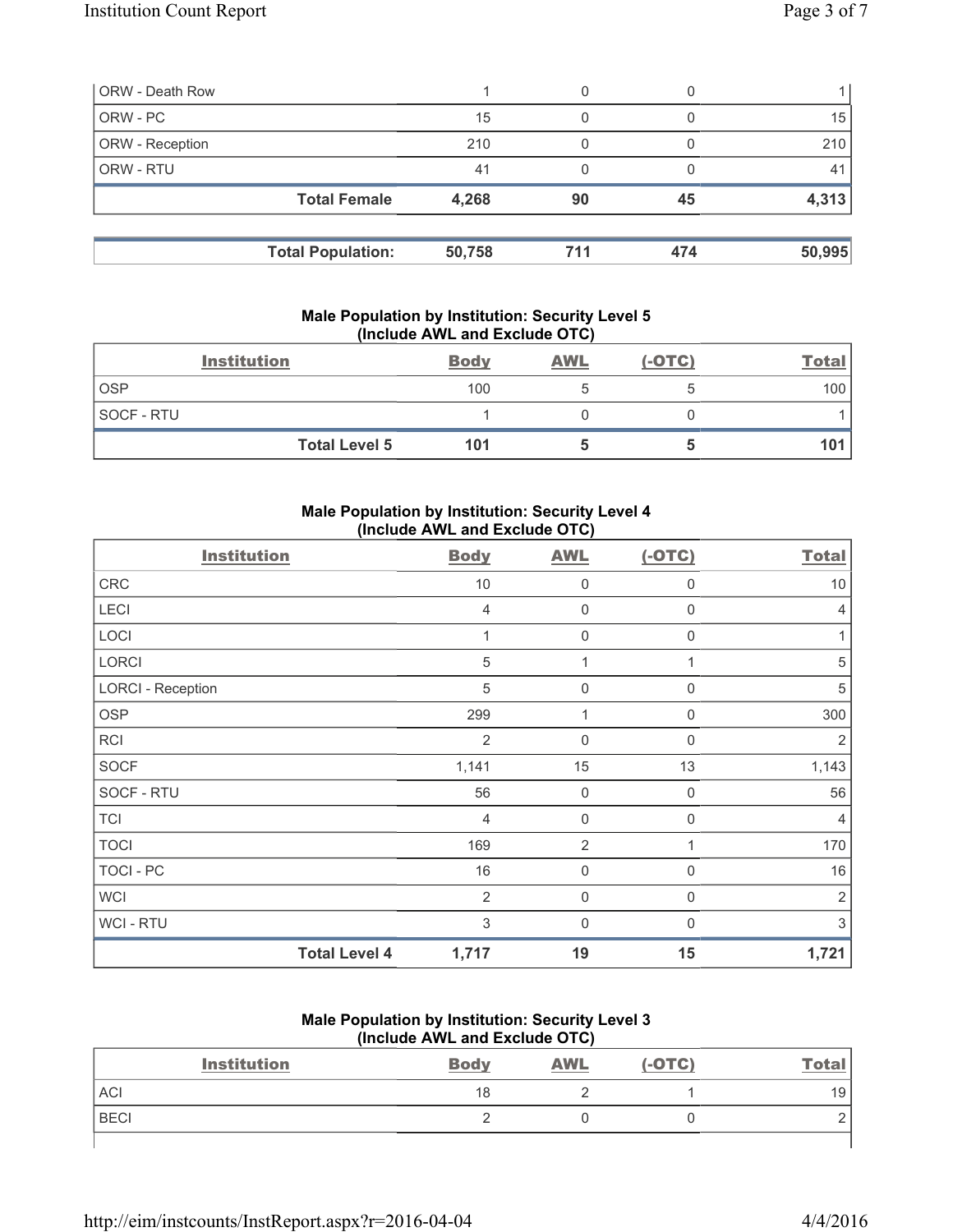| CCI                               | 17                             | $\mathsf{O}\xspace$       | $\mathsf{O}\xspace$ | $17\,$                    |
|-----------------------------------|--------------------------------|---------------------------|---------------------|---------------------------|
| CRC                               | 114                            | $\boldsymbol{9}$          | $\,$ 5 $\,$         | 118                       |
| CRC - Cadre                       | 222                            | $\mathsf{O}\xspace$       | $\mathsf{O}\xspace$ | 222                       |
| CRC - Reception                   | 979                            | 14                        | 11                  | 982                       |
| CRC - RTU                         | 44                             | $\mathsf{O}\xspace$       | $\mathsf 0$         | 44                        |
| CRC - Youth                       | 1                              | $\mathsf{O}\xspace$       | $\mathsf{O}\xspace$ | 1                         |
| <b>FMC</b>                        | $\overline{4}$                 | 1                         | $\mathsf 0$         | $\sqrt{5}$                |
| FMC - Intensive Care - Male (CMC) | $\overline{4}$                 | $\mathsf{O}\xspace$       | $\mathsf{O}\xspace$ | 4                         |
| GCI                               | 1                              | $\mathsf{O}\xspace$       | $\mathsf{O}\xspace$ | 1                         |
| LAECI                             | 1                              | $\mathsf{O}\xspace$       | $\mathsf{O}\xspace$ | 1                         |
| LECI                              | 2,252                          | 25                        | 17                  | 2,260                     |
| LORCI                             | 64                             | 32                        | 28                  | 68                        |
| LORCI - Cadre                     | 113                            | $\mathsf{O}\xspace$       | $\mathsf{O}\xspace$ | 113                       |
| <b>LORCI - Reception</b>          | 827                            | $\mathsf{O}\xspace$       | $\mathsf{O}\xspace$ | 827                       |
| <b>MANCI</b>                      | 2,181                          | 27                        | 26                  | 2,182                     |
| MCI                               | $\sqrt{3}$                     | $\mathsf{O}\xspace$       | $\mathsf 0$         | 3                         |
| <b>NCCI</b>                       | $\sqrt{5}$                     | $\sqrt{2}$                | $\overline{2}$      | $\,$ 5 $\,$               |
| NCI                               | $\,$ 3 $\,$                    | $\mathsf{O}\xspace$       | $\mathsf{O}\xspace$ | $\ensuremath{\mathsf{3}}$ |
| <b>OSP</b>                        | 1                              | $\mathsf{O}\xspace$       | $\mathsf{O}\xspace$ | 1                         |
| PCI                               | 37                             | $\overline{4}$            | $\mathsf{O}\xspace$ | 41                        |
| <b>RCI</b>                        | 1,894                          | 19                        | 17                  | 1,896                     |
| <b>RICI</b>                       | $\mathbf{1}$                   | $\mathsf{O}\xspace$       | $\mathsf{O}\xspace$ | $\mathbf{1}$              |
| SCI                               | $\mathbf{1}$                   | $\mathsf{O}\xspace$       | $\mathsf{O}\xspace$ | $\mathbf{1}$              |
| <b>SOCF</b>                       | 15                             | $\mathbf{1}$              | $\mathbf{1}$        | 15                        |
| SOCF - RTU                        | $\,6\,$                        | $\mathsf{O}\xspace$       | $\mathsf{O}\xspace$ | 6                         |
| <b>TCI</b>                        | 1,034                          | 13                        | 12                  | 1,035                     |
| TCI - Camp                        | $\mathbf{1}$                   | $\mathsf{O}\xspace$       | $\mathsf 0$         | $\mathbf{1}$              |
| <b>TOCI</b>                       | 787                            | $\ensuremath{\mathsf{3}}$ | $\sqrt{2}$          | 788                       |
| TOCI - PC                         | 98                             | $\mathsf{O}\xspace$       | $\mathsf{O}\xspace$ | 98                        |
| <b>WCI</b>                        | 1,265                          | 13                        | 11                  | 1,267                     |
| WCI - RTU                         | 87                             | $\pmb{0}$                 | $\mathsf{O}\xspace$ | 87                        |
|                                   | <b>Total Level 3</b><br>12,082 | 165                       | 133                 | 12,114                    |

# **Male Population by Institution: Security Level 2 (Include AWL and Exclude OTC)**

| <b>Institution</b> | <b>Body</b> | <b>AWL</b> | $(-OTC)$ | <b>Total</b> |
|--------------------|-------------|------------|----------|--------------|
| <b>ACI</b>         | 651         |            |          | 656          |
| ACI-PC             | 75          |            |          | 75           |
| <b>ACI - RTU</b>   | 71          |            | 0        | 74           |
| <b>BECI</b>        | 1,440       | 16         | 8        | 1,448        |
|                    |             |            |          |              |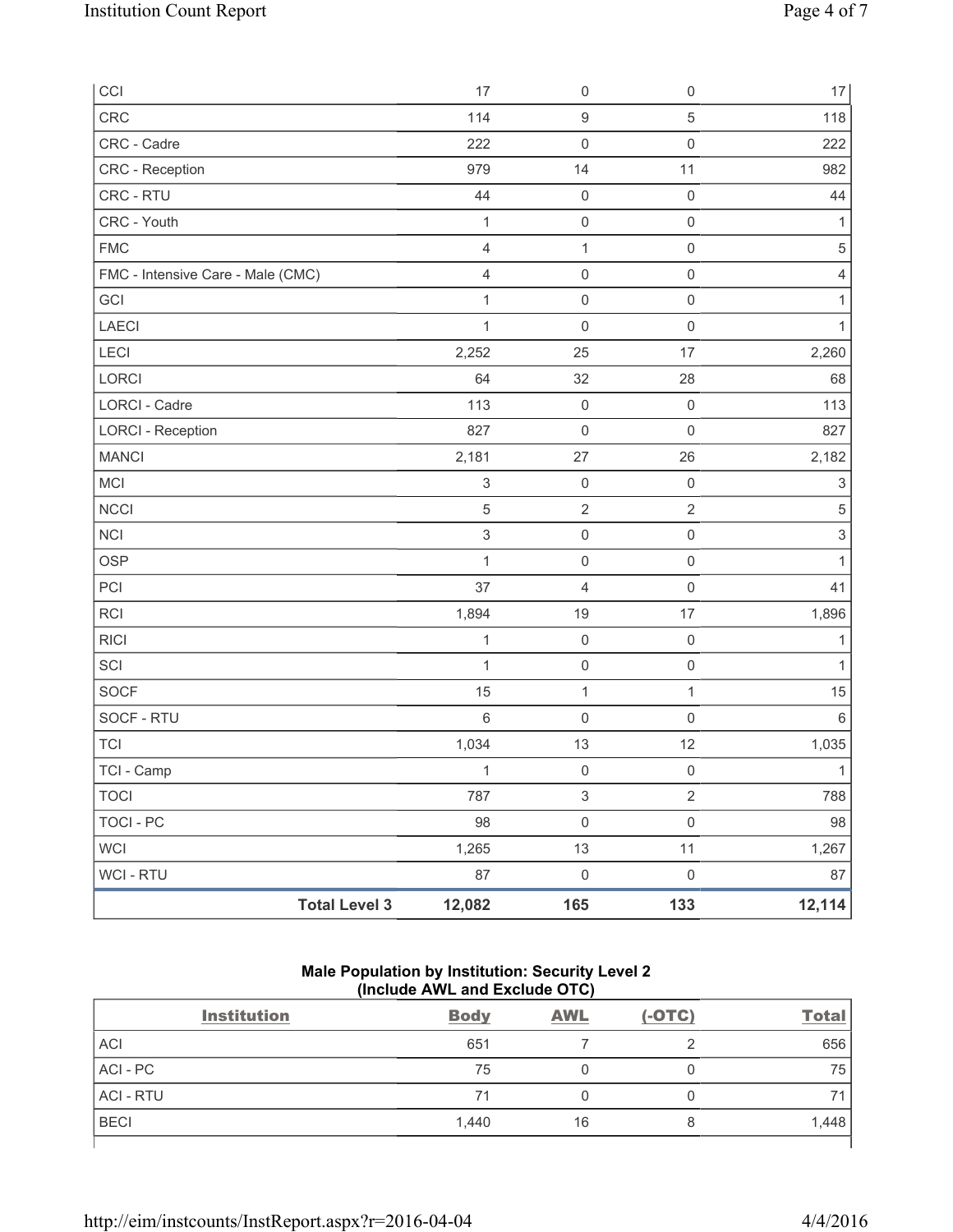| CCI                               | 1,810                     | 15                      | $\boldsymbol{7}$    | 1,818                     |
|-----------------------------------|---------------------------|-------------------------|---------------------|---------------------------|
| CRC                               | 173                       | $\overline{2}$          | $\overline{2}$      | 173                       |
| CRC - Cadre                       | 17                        | $\mathsf{O}\xspace$     | $\mathsf 0$         | 17                        |
| CRC - Reception                   | 127                       | 11                      | $10$                | 128                       |
| CRC - RTU                         | $\overline{7}$            | $\mathsf{O}\xspace$     | $\mathsf 0$         | $\overline{7}$            |
| <b>FMC</b>                        | $\mathsf g$               | $\mathsf{O}\xspace$     | $\mathsf 0$         | $\boldsymbol{9}$          |
| FMC - Intensive Care - Male (CMC) | 15                        | $\mathsf{O}\xspace$     | $\mathsf{O}\xspace$ | 15                        |
| GCI                               | 757                       | $\boldsymbol{9}$        | $\,6\,$             | 760                       |
| GCI - Camp                        | $\mathbf{1}$              | $\mathsf{O}\xspace$     | $\mathsf 0$         | 1                         |
| LAECI                             | 1,120                     | 29                      | 25                  | 1,124                     |
| LECI                              | 19                        | $\mathsf{O}\xspace$     | $\mathsf 0$         | 19                        |
| LOCI                              | 1,230                     | 10                      | $\overline{7}$      | 1,233                     |
| LORCI                             | 95                        | 26                      | 23                  | 98                        |
| <b>LORCI - Cadre</b>              | 44                        | $\mathsf{O}\xspace$     | $\mathsf{O}\xspace$ | 44                        |
| <b>LORCI - Reception</b>          | 232                       | $\overline{\mathbf{4}}$ | $\mathbf{1}$        | 235                       |
| <b>MACI</b>                       | 844                       | $\,6$                   | $\mathfrak{S}$      | 847                       |
| <b>MANCI</b>                      | 15                        | $\mathbf{1}$            | $\mathbf{1}$        | 15                        |
| MCI                               | 1,627                     | 24                      | 17                  | 1,634                     |
| MCI - Camp                        | $\mathbf{1}$              | $\mathbf 0$             | $\mathsf{O}\xspace$ | $\mathbf{1}$              |
| <b>NCCI</b>                       | 1,433                     | 11                      | $\,8\,$             | 1,436                     |
| NCCI - Camp                       | 17                        | $\mathsf{O}\xspace$     | $\mathsf{O}\xspace$ | 17                        |
| NCI                               | 1,670                     | 17                      | 15                  | 1,672                     |
| PCI                               | 742                       | 14                      | $\,6\,$             | 750                       |
| <b>RCI</b>                        | 184                       | $\mathbf 1$             | $\mathsf 0$         | 185                       |
| <b>RICI</b>                       | 1,564                     | 31                      | 23                  | 1,572                     |
| SCI                               | 943                       | $\boldsymbol{9}$        | $\overline{7}$      | 945                       |
| <b>TCI</b>                        | $\ensuremath{\mathsf{3}}$ | $\mathsf{O}\xspace$     | $\mathsf{O}\xspace$ | $\ensuremath{\mathsf{3}}$ |
| <b>TOCI</b>                       | $\overline{7}$            | $\mathsf{O}\xspace$     | $\mathsf 0$         | $\overline{7}$            |
| WCI                               | 23                        | $\mathsf{O}\xspace$     | $\mathsf 0$         | 23                        |
| WCI - RTU                         | $\overline{2}$            | $\mathsf{O}\xspace$     | $\mathsf{O}\xspace$ | $\overline{2}$            |
| <b>Total Level 2</b>              | 16,968                    | 243                     | 171                 | 17,040                    |

# **Male Population by Institution: Security Level 1 (Include AWL and Exclude OTC)**

| <b>Institution</b> | <b>Body</b> | <b>AWL</b> | $(-OTC)$ | <b>Total</b> |
|--------------------|-------------|------------|----------|--------------|
| <b>ACI</b>         | 681         |            |          | 682          |
| ACI - PC           |             |            | 0        |              |
| <b>ACI - RTU</b>   | 35          |            | 0        | 35           |
| <b>BECI</b>        | 757         | 13         |          | 763          |
| <b>BECI</b> - Camp | 492         |            | 0        | 492          |
|                    |             |            |          |              |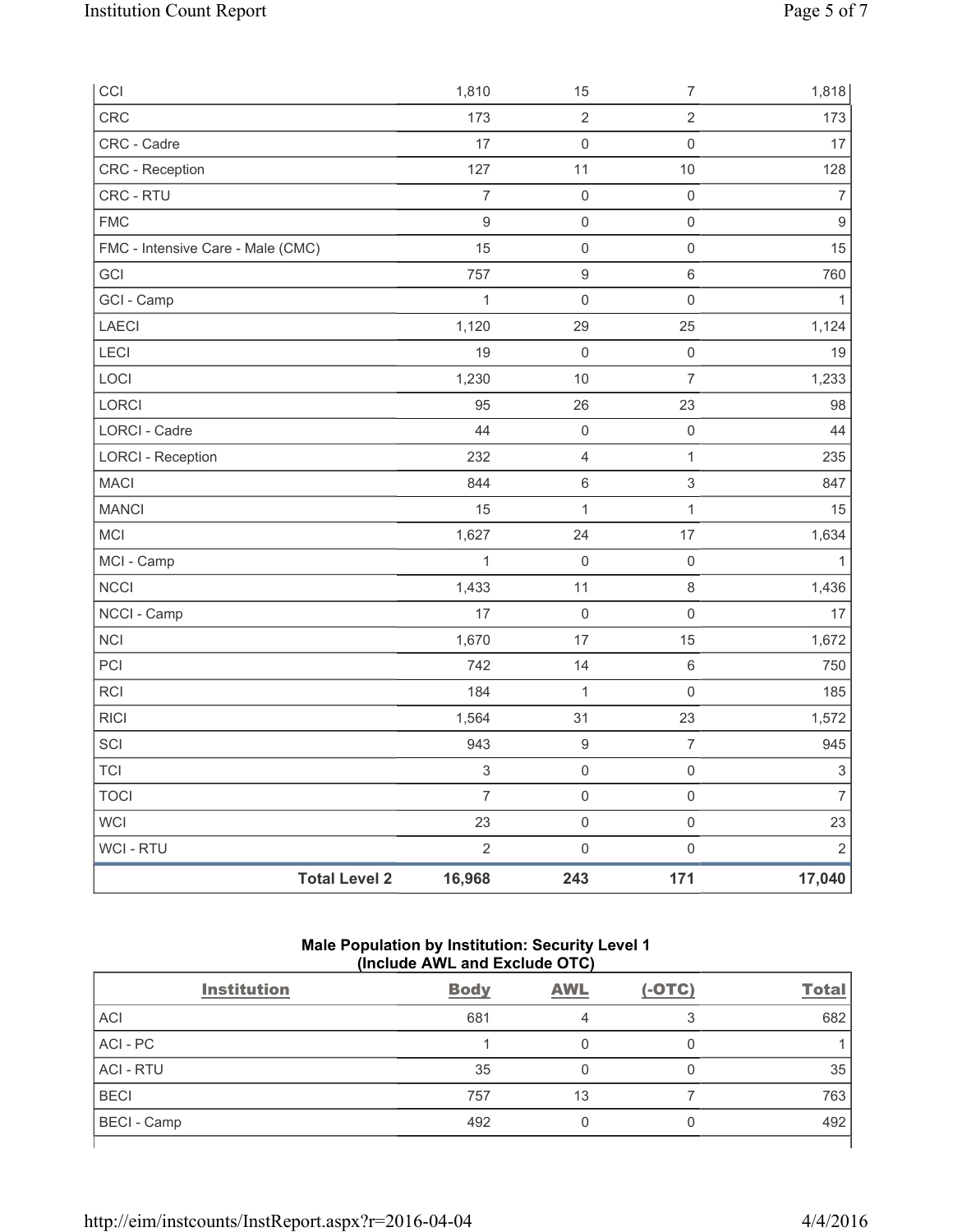| CCI                               |                      | 792            | 1                   | 1                         | 792                       |
|-----------------------------------|----------------------|----------------|---------------------|---------------------------|---------------------------|
| <b>CRC</b>                        |                      | 78             | 4                   | $\overline{4}$            | 78                        |
| CRC - Reception                   |                      | 53             | 1                   | $\mathbf{1}$              | 53                        |
| CRC - RTU                         |                      | $\mathsf 3$    | $\mathsf{O}\xspace$ | $\mathbf 0$               | $\ensuremath{\mathsf{3}}$ |
| <b>FMC</b>                        |                      | 477            | $\,6\,$             | $\overline{4}$            | 479                       |
| FMC - Intensive Care - Male (CMC) |                      | 24             | $\mathsf{O}\xspace$ | $\mathsf{O}\xspace$       | 24                        |
| GCI                               |                      | 454            | 10                  | $\overline{7}$            | 457                       |
| GCI - Camp                        |                      | 767            | $\sqrt{2}$          | $\overline{\mathbf{c}}$   | 767                       |
| <b>GCI - RTU</b>                  |                      | $\overline{2}$ | $\mathsf 0$         | $\mathsf{O}\xspace$       | $\overline{2}$            |
| <b>LAECI</b>                      |                      | 642            | 8                   | 7                         | 643                       |
| LECI                              |                      | 1              | $\mathbf 1$         | $\mathbf 0$               | $\overline{2}$            |
| LECI - Camp                       |                      | 190            | $\mathsf{O}\xspace$ | $\mathsf{O}\xspace$       | 190                       |
| LOCI                              |                      | 1,065          | 6                   | $\mathbf{1}$              | 1,070                     |
| LORCI                             |                      | 38             | 8                   | 8                         | 38                        |
| LORCI - Cadre                     |                      | $\overline{2}$ | $\mathsf{O}\xspace$ | $\mathsf{O}\xspace$       | $\overline{2}$            |
| <b>LORCI - Reception</b>          |                      | 91             | 0                   | $\mathsf{O}\xspace$       | 91                        |
| MACI - Minimum                    |                      | 1,336          | 15                  | 12                        | 1,339                     |
| <b>MANCI</b>                      |                      | 20             | $\overline{7}$      | $\ensuremath{\mathsf{3}}$ | 24                        |
| MANCI - Camp                      |                      | 419            | $\overline{2}$      | $\overline{2}$            | 419                       |
| <b>MCI</b>                        |                      | 562            | 12                  | $\mathbf 5$               | 569                       |
| MCI - Camp                        |                      | 368            | $\overline{2}$      | $\mathbf 2$               | 368                       |
| <b>NCCI</b>                       |                      | 835            | 16                  | $\,6\,$                   | 845                       |
| NCCI - Camp                       |                      | 441            | $\mathsf{O}\xspace$ | $\mathbf 0$               | 441                       |
| <b>NCI</b>                        |                      | 818            | $\boldsymbol{9}$    | $\overline{7}$            | 820                       |
| <b>OSP</b>                        |                      | $\overline{7}$ | $\mathsf{O}\xspace$ | $\mathsf{O}\xspace$       | $\overline{7}$            |
| OSP - Camp                        |                      | 34             | $\mathsf{O}\xspace$ | $\mathbf 0$               | 34                        |
| PCI                               |                      | 1,360          | 24                  | $\boldsymbol{9}$          | 1,375                     |
| <b>RICI</b>                       |                      | 1,037          | 21                  | 8                         | 1,050                     |
| SCI                               |                      | 1,077          | 11                  | $\mathbf{1}$              | 1,087                     |
| <b>TCI</b>                        |                      | 48             | $\overline{2}$      | $\overline{c}$            | 48                        |
| TCI - Camp                        |                      | 446            | $\mathbf{1}$        | $\mathbf{1}$              | 446                       |
| <b>TOCI</b>                       |                      | 33             | $\mathbf 1$         | $\mathbf 0$               | 34                        |
|                                   | <b>Total Level 1</b> | 15,486         | 187                 | 103                       | 15,570                    |

| <b>High Offender ID's</b>        |         |  |  |  |  |
|----------------------------------|---------|--|--|--|--|
| Correctional Reception Center:   | A724353 |  |  |  |  |
| Lorain Correctional Institution: | A715165 |  |  |  |  |
| Ohio Reformatory for Women:      | W094994 |  |  |  |  |